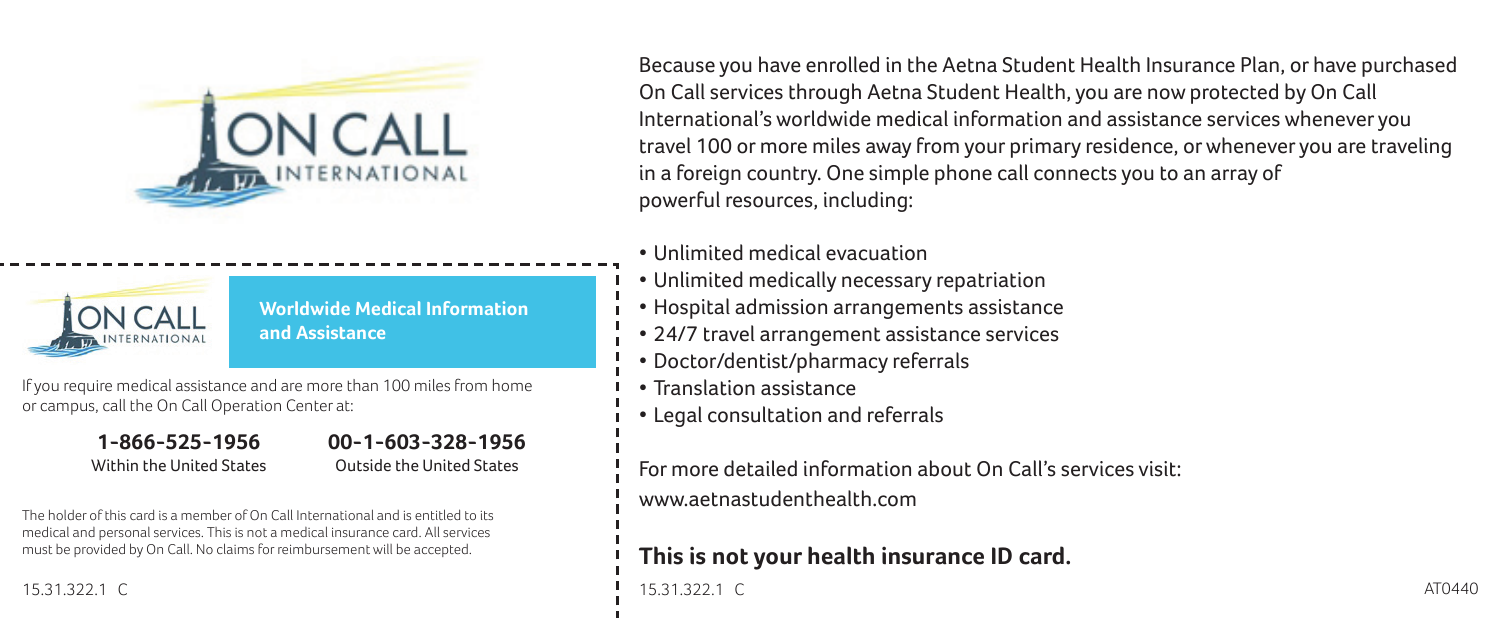When you contact On Call's Global Response Center, please have the following information:

- Your name, telephone, and (if possible) fax number and your relationship to patient
- Patient's name, age, gender, school, reference number and description of condition
- Name, location, and telephone number of hospital if applicable
- Name of treating doctor and telephone where they can be reached now

This is not your health insurance card and may not be used to confirm or verify medical coverage. Aetna Life Insurance Company (Aetna) provides access to certain Accidental Death and Dismemberment (AD&D); Medical Evacuation/Repatriation (MER); Natural Disaster and Political Evacuation (NDPE); and Worldwide Emergency Travel Assistance (WETA) coverages and services through a contractual relationship with On Call International, LLC (On Call). AD&D coverage is underwritten by United States Fire Insurance Company (USFIC) dba Fairmont Specialty. MER, NDPE and WETA membership services are administered by On Call. Aetna and On Call are independent contractors and not employees or agents of the each other. Neither Aetna nor any of its affiliates provides or administers AD&D, MER, NPDE and WETA benefits/services and neither Aetna nor any of its affiliates is responsible in any way for the benefits/services provided by or through On Call. This material is for information only. Plans and programs provided through On Call contain exclusions and limitations. Review the Aetna Student Health Description of On Call Services document for conditions, limitations and exclusions. Information is believed to be accurate as of the production date; however, it is subject to change. Aetna Student HealthSM is the brand name for products and services provided by Aetna Life Insurance Company and its applicable affiliated companies (Aetna). Your Plan may reimburse you for services provided when care is rendered outside of the United States, subject to the terms of the Master Policy. Whenever coverage provided by any insurance policy is in violation of any U.S., U.N. or EU economic or trade sanctions, such coverage shall be null and void. For example, Aetna companies cannot pay for health care services provided in a country under sanction by the United States unless permitted under a written Office of Foreign Asset Control (OFAC) license. Learn more on the U.S. Treasury's website at: www.treasury.gov/resource-center/sanctions.  $C$  15.31.322.1  $15.31.3221$  C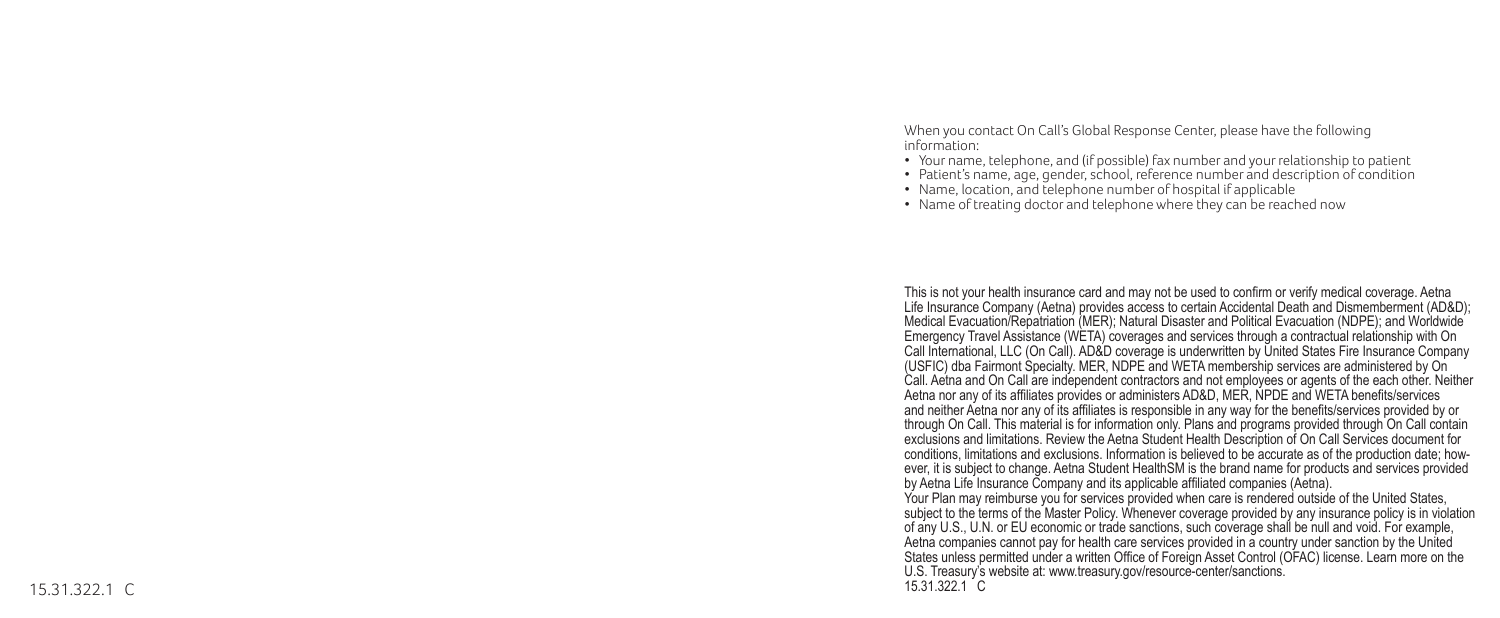Aetna complies with applicable Federal civil rights laws and does not discriminate, exclude or treat people differently based on their race, color, national origin, sex, age, or disability.

Aetna provides free aids/services to people with disabilities and to people who need language assistance.

If you need a qualified interpreter, written information in other formats, translation or other services, call the number on your ID card.

If you believe we have failed to provide these services or otherwise discriminated based on a protected class noted above, you can also file a grievance with the Civil Rights Coordinator by contacting:

Civil Rights Coordinator,

P.O. Box 14462, Lexington, KY 40512 (CA HMO customers: PO Box 24030 Fresno, CA 93779), 1-800-648-7817, TTY: 711,

Fax: 859-425-3379 (CA HMO customers: 860-262-7705), [CRCoordinator@aetna.com.](mailto:CRCoordinator@aetna.com)

You can also file a civil rights complaint with the U.S. Department of Health and Human Services, Office for Civil Rights Complaint Portal, available at [https://ocrportal.hhs.gov/ocr/portal/lobby.jsf,](https://ocrportal.hhs.gov/ocr/portal/lobby.jsf) or at: U.S. Department of Health and Human Services, 200 Independence Avenue SW., Room 509F, HHH Building, Washington, DC 20201, or at 1-800-368-1019, 800-537-7697 (TDD).